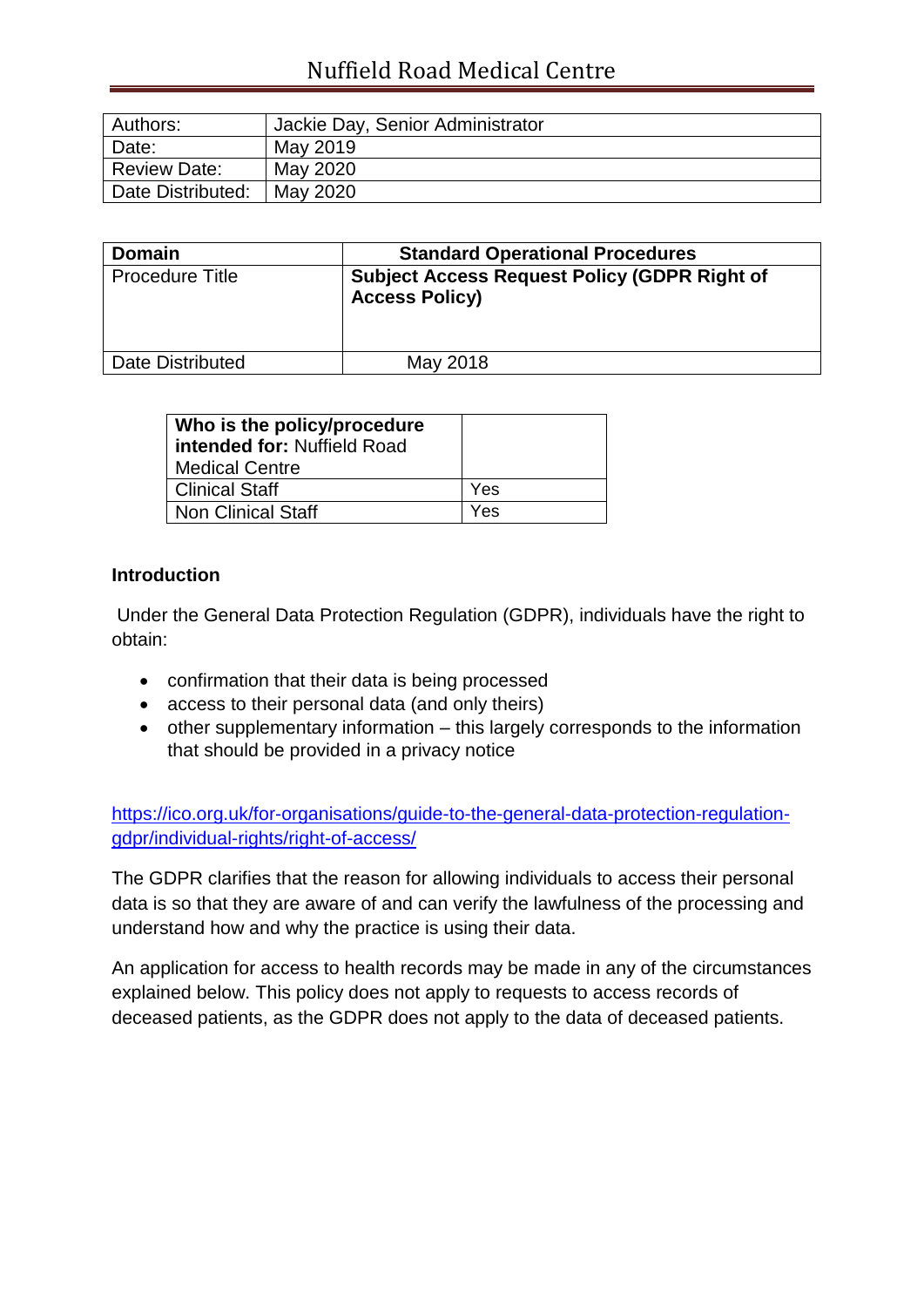### **Patient Requests**

A request for access to health records in accordance with the GDPR can be made in writing to the Practice. A simple form is included in this policy for patients to use, if they wish. Requests for access can be made verbally, or in writing, to any member of Practice staff.

All requests should be documented. The documented request should then be passed on to the patient's usual GP. Requests must be recorded in the Subject Access Request Register.

A request does not have to include the phrase "subject access request" or "Article 15 of the GDPR" or "data protection" or "right of access".

The requester should provide enough proof to satisfy the Practice of their identity (and the Practice is entitled to verify their identity using "reasonable means"). The Practice must only request information that is necessary to confirm who they are. The Practice should request any identity verification as soon as possible after the request has been received.

The default assumption when a requester asks for "a copy of their GP record" is that the information requested by the individual is the *entire* GP record. However, the Practice may check with the applicant whether all or just some of the information contained in the health record is required before processing the request. The GDPR permits the Practice to ask the individual to specify the information the request relates to (Recital 63) where the Practice is processing a large amount of information about the individual. As a result, the information disclosed can be less than the entire GP record by mutual agreement (the individual must agree so voluntarily and freely).

A patient, or their representative, is under no obligation to provide a reason for the request, even if asked by the Practice.

Patients no longer registered with the Practice still have the right to request access to the data we hold on them.

#### **Secure Online Records Access**

The Practice can offer, if appropriate, for a requester to be enabled to securely access their full GP electronic record online. This would then allow them to access all information that they might be seeking. Access should follow identify verification, and a review of the record.

Recital 63 of the GDPR states: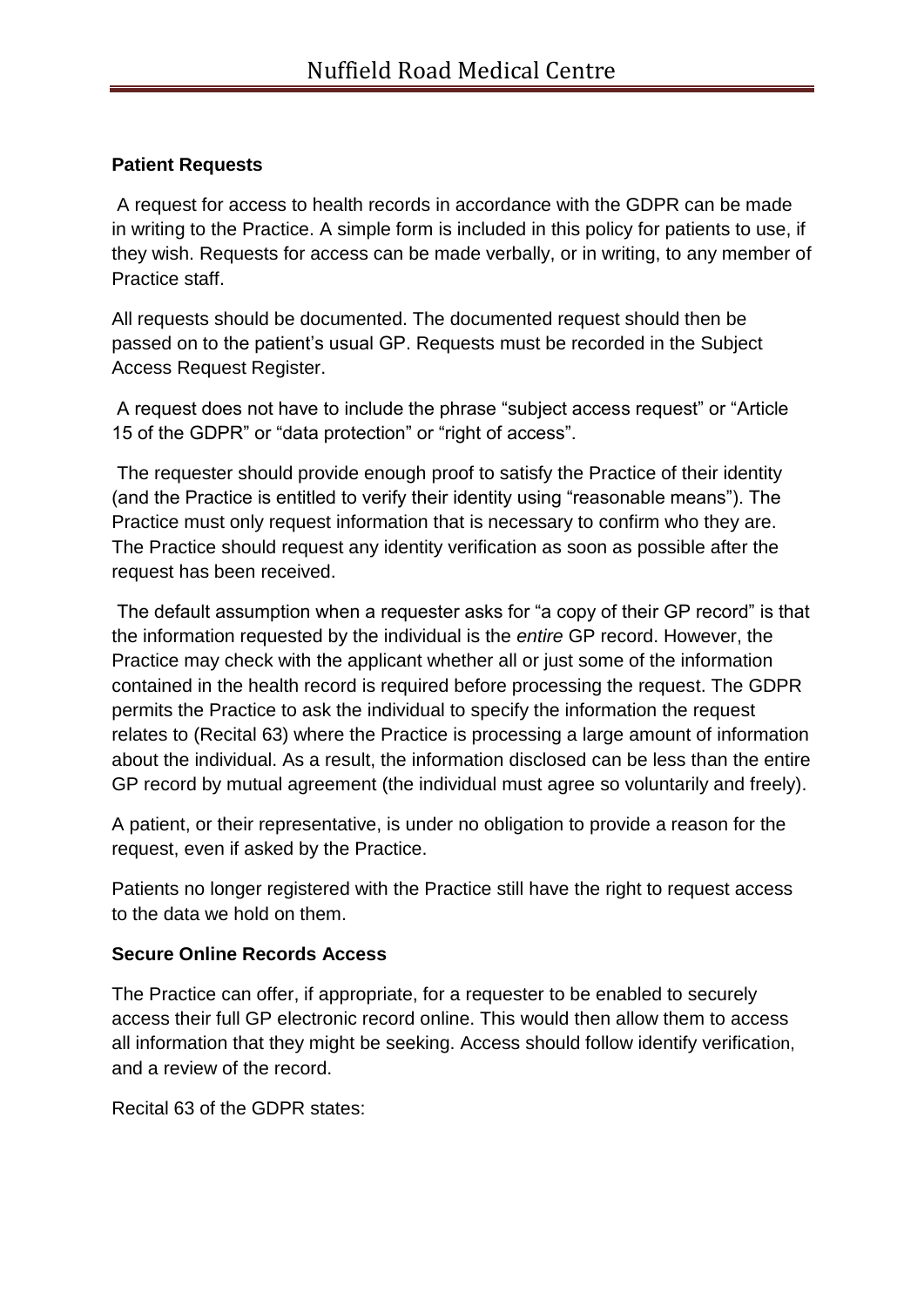*"Where possible, the controller should be able to provide remote access to a secure system which would provide the data subject with direct access to his or her personal data."* 

#### **Patients Living Abroad**

For former patients living outside of the UK and whom once had treatment for their stay here, under GDPR they still have the same rights to apply for access to their UK health records. Such a request should be dealt with as someone making an access request from within the UK.

#### **Patient Representatives**

A patient can give written authorisation for a person (for example a solicitor or relative) to make an application on their behalf.

The Practice must be satisfied that the third party making the request *is entitled* to act on behalf of the individual, but it is the third party's responsibility to provide evidence of this entitlement. This might be a written authority to make the request, or it might be a more general power of attorney (Legal Power of Attorney for Health and Welfare) in the case of an individual who no longer has the mental capacity to manage their own health.

The Practice is entitled to send the information requested *directly to the patient* if we think that the patient may not understand what information would be disclosed to a third party who has made a request on their behalf.

A next of kin has no rights of access to medical record, unless they have Power of Attorney.

## **Court Representatives**

A person appointed by the court to manage the affairs of a patient who is incapable of managing his or her own affairs may make an application. Access may be denied where the GP is of the opinion that the patient underwent relevant examinations or investigations in the expectation that the information would not be disclosed to the applicant.

## **Children**

No matter their age, it is *the child* who has the right of access to their information.

Before responding to a subject access request for information held about a child, we should consider whether the child is mature enough to understand their rights. If we are confident that the child can understand their rights, then we should usually respond directly to the child. We may, however, allow the parent to exercise the child's rights *on their behalf* if the child authorises this, or if it is evident that this is in the best interests of the child.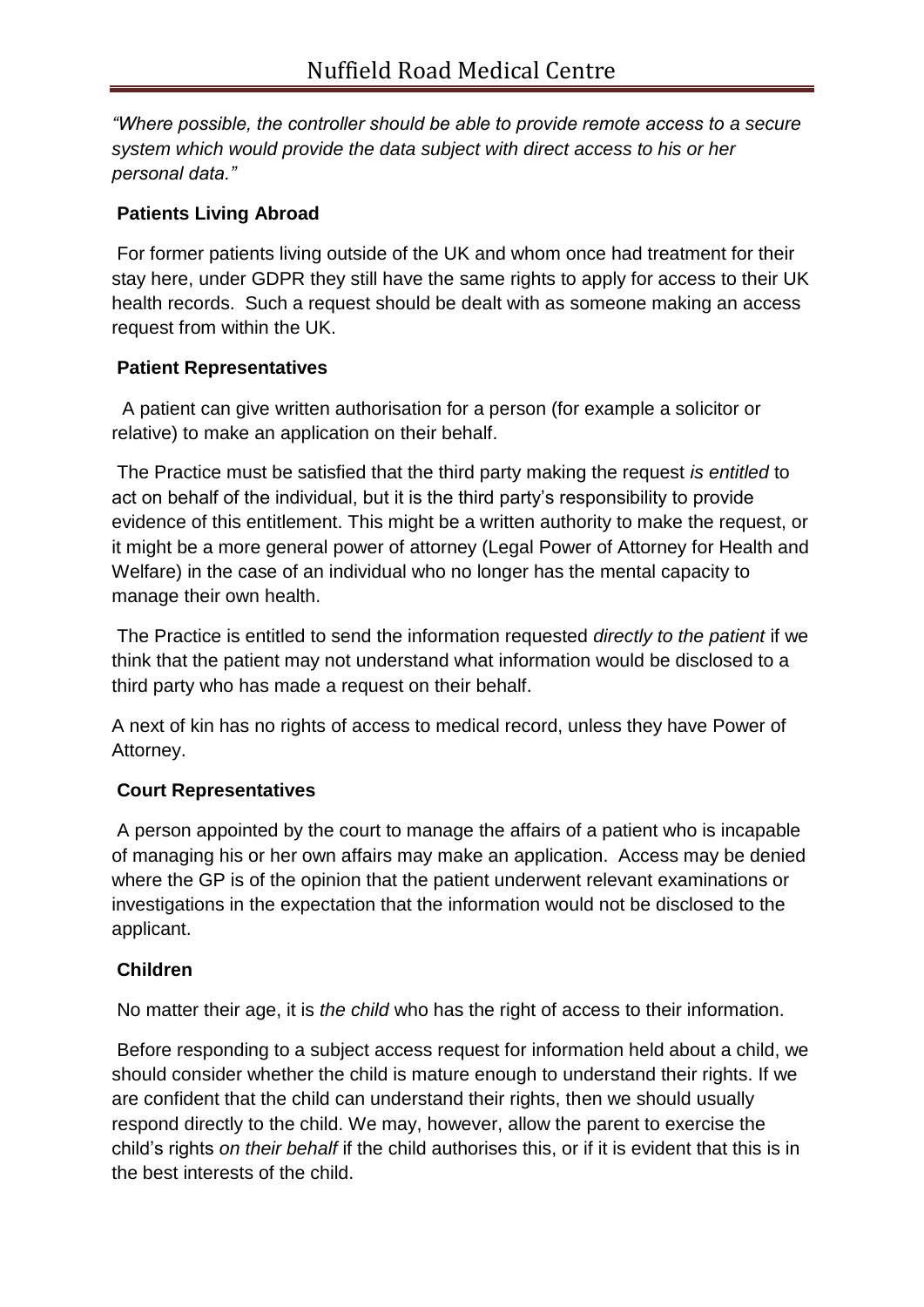What matters is that the child is able to understand (in broad terms) what it means to make a subject access request and how to interpret the information they receive as a result of doing so.

When considering borderline cases, The Practice should take into account, among other things:

the child's level of maturity and their ability to make decisions like this;

- the nature of the personal data;
- any court orders relating to parental access or responsibility that may apply;
- any duty of confidence owed to the child or young person;
- any consequences of allowing those with parental responsibility access to the child's or young person's information. This is particularly important if there have been allegations of abuse or ill treatment;
- any detriment to the child or young person if individuals with parental responsibility cannot access this information; and
- any views the child or young person has on whether their parents should have access to information about them.

A person with parental responsibility is either:

- the birth mother, or
- the birth father (if married to the mother at the time of child's birth or subsequently) or,
- an individual given parental responsibility by a court

(This is not an exhaustive list but contains the most common circumstances).

If the appropriate health professional considers that a child patient is Gillick competent (i.e. has sufficient maturity and understanding to make decisions about disclosure of their records) then the child should be asked for his or her consent before disclosure is given to someone with parental responsibility.

If the child is not Gillick competent and there is more than one person with parental responsibility, each may independently exercise their right of access. Technically, if a child lives with, for example, their mother and the father applies for access to the child's records, there is no "obligation" to inform the mother. In practical terms, however, this may not be possible and both parents should be made aware of access requests unless there is a good reason not to do so.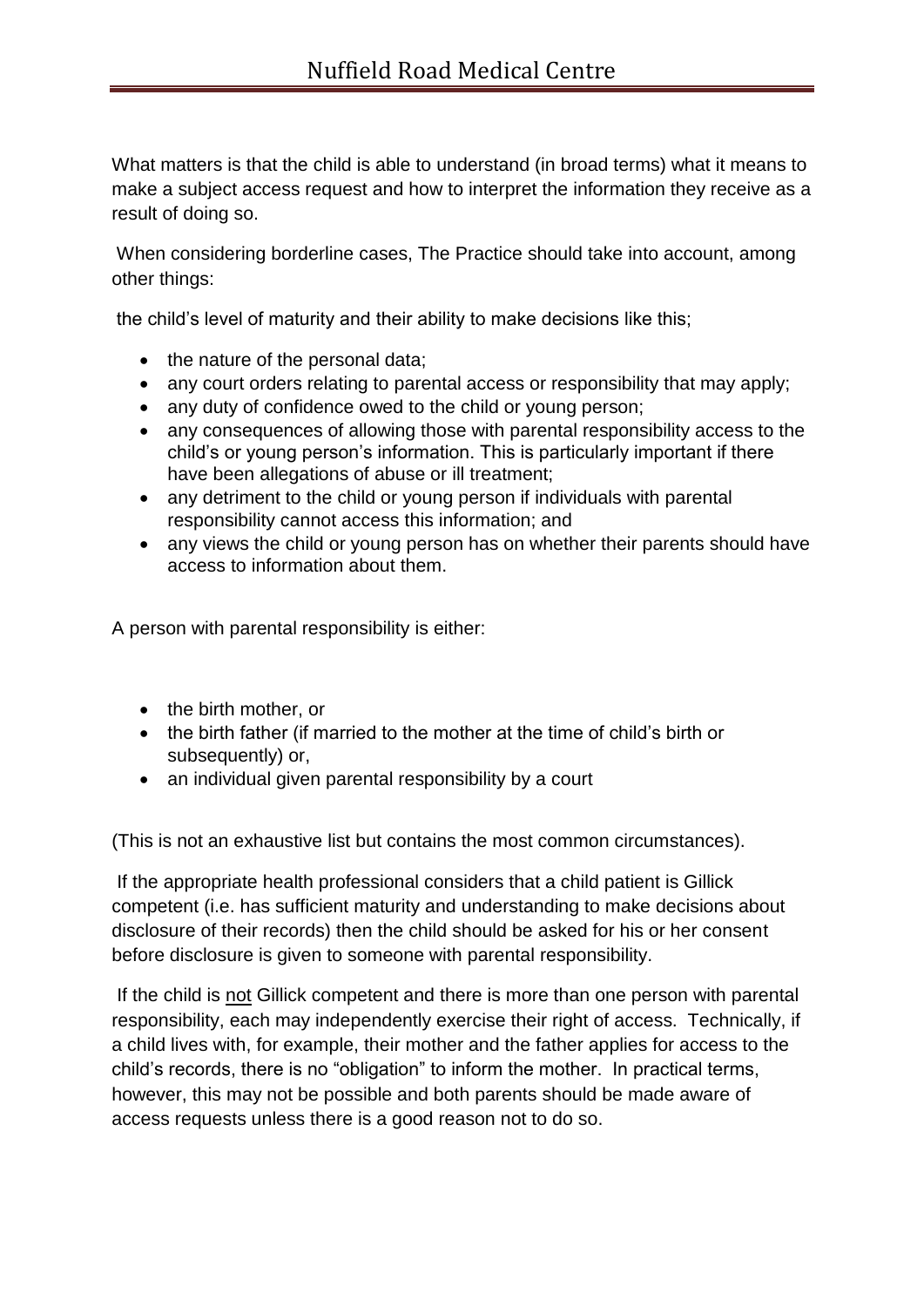In all circumstances good practice dictates that a Gillick competent child should be encouraged to involve parents or other legal guardians in any treatment/disclosure decisions.

#### **Notification of Requests**

The Practice will keep a Subject Access Request Register of all requests in order to ensure that requests and response deadlines are monitored and adhered to.

### **Fees**

The Practice must provide a copy of the information **free of charge**.

However, the practice may charge a reasonable fee to comply with requests for further copies of the same information. The fee must be based on the administrative cost of providing the information.

## **Manifestly Unfounded or Excessive Requests**

Where requests are manifestly unfounded or excessive, in particular because they are repetitive, the Practice can:

- charge a reasonable fee taking into account the administrative costs of providing the information; or
- refuse to respond.

Where the Practice refuses to respond to a request, the Practice must explain why to the individual, informing them of their right to complain to the supervisory authority and to a judicial remedy without undue delay, and at the latest within one month.

## **Requirement to Consult an Appropriate Health Professional**

It is the Practice's responsibility to consider an access request and to disclose the records if the correct procedure has been followed. Before the Practice discloses or provides copies of medical records, the records must be checked, and the release must be documented and authorised.

It is the responsibility of the Practice to ensure that the information to be released:

- Does not disclose anything that identifies any other data subject. The only exception to this is the identity of people involved in the care of the individual requester, such as community staff or hospital specialists
- Does not disclose anything that is likely to result in harm to the data subject or anyone else
- Does not disclose anything subject to a court order or that is privileged or subject to fertilisation or adoption legislation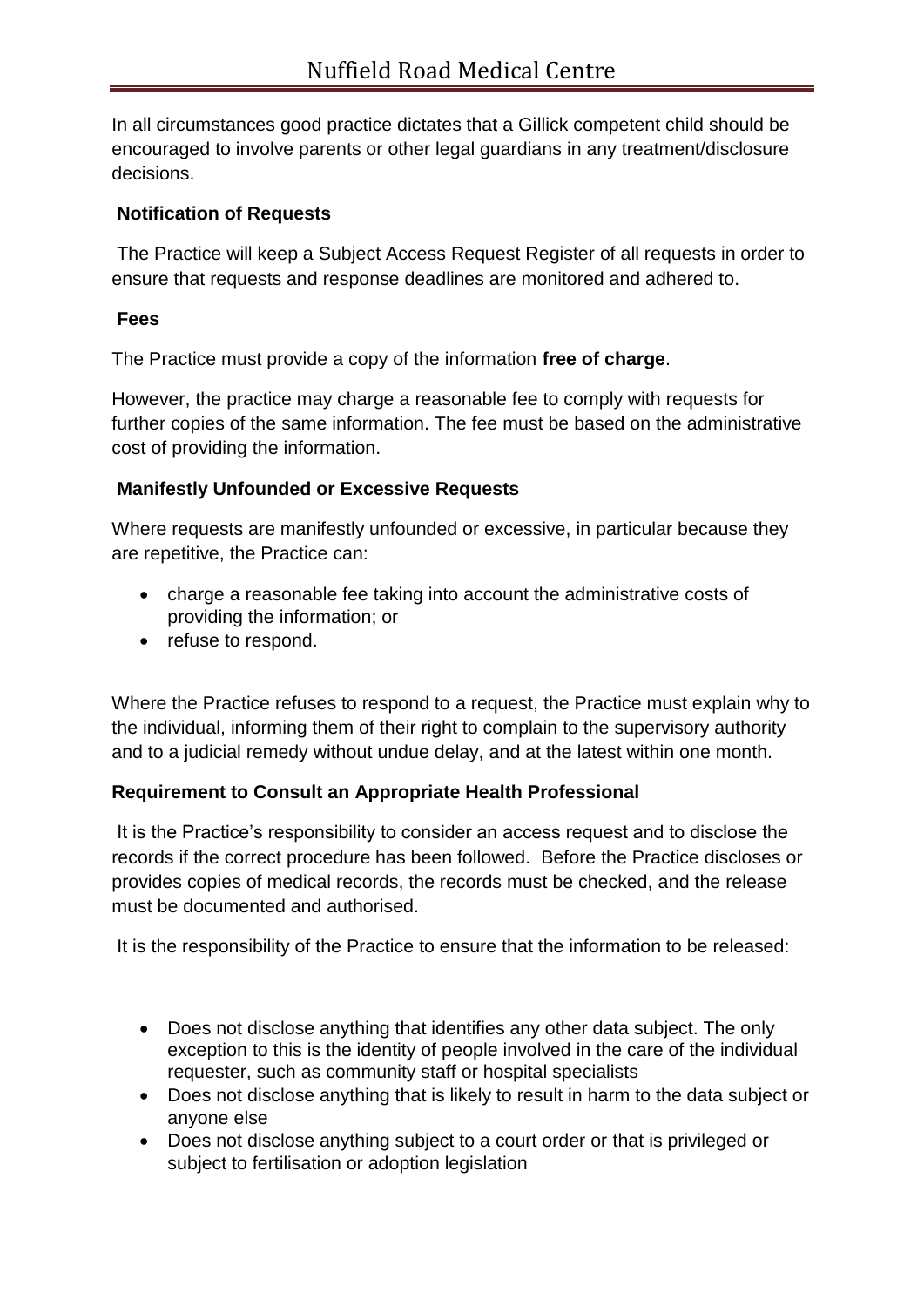## **Grounds for Refusing Disclosure of Health Records**

The Practice should refuse to disclose all or part of the health record if the Health Professional is of the view that:

- disclosure would be likely to cause serious harm to the physical or mental health of the patient or any other person; or
- the records refer to another individual who can be identified from that information (apart from a health professional). This is unless
	- o that other individual's consent is obtained, or
	- o the records can be anonymised, or
	- o it is reasonable in all the circumstances to comply with the request without that individual's consent, taking into account any duty of confidentiality owed to the third party
- the request is being made for a child's records by someone with parental responsibility or for an incapacitated person's record by someone with power to manage their affairs, and:
	- $\circ$  the information was given by the patient in the expectation that it would not be disclosed to the person making the request; or
	- o the patient has expressly indicated it should not be disclosed to that person

For the avoidance of doubt, we cannot refuse to provide access to personal data about an individual *simply because we obtained that data from a third party.* 

## **Access to Medical Records Act**

The Practice will not provide information under a Subject Access Request made on behalf of a patient by a solicitor, insurance agency or employer, and where it is clear that such a request should be made under the Access to Medical Records Act. This would refer to reports for employment (proposed or actual) and insurance purposes (any "insurance contract" so covering accident claims, insured negligence, or anything covered by an insurance contract that requires a medical report to support an actual or potential insured claim).

If necessary, or unsure, the Practice will seek clarification from both the requester and the patient concerned.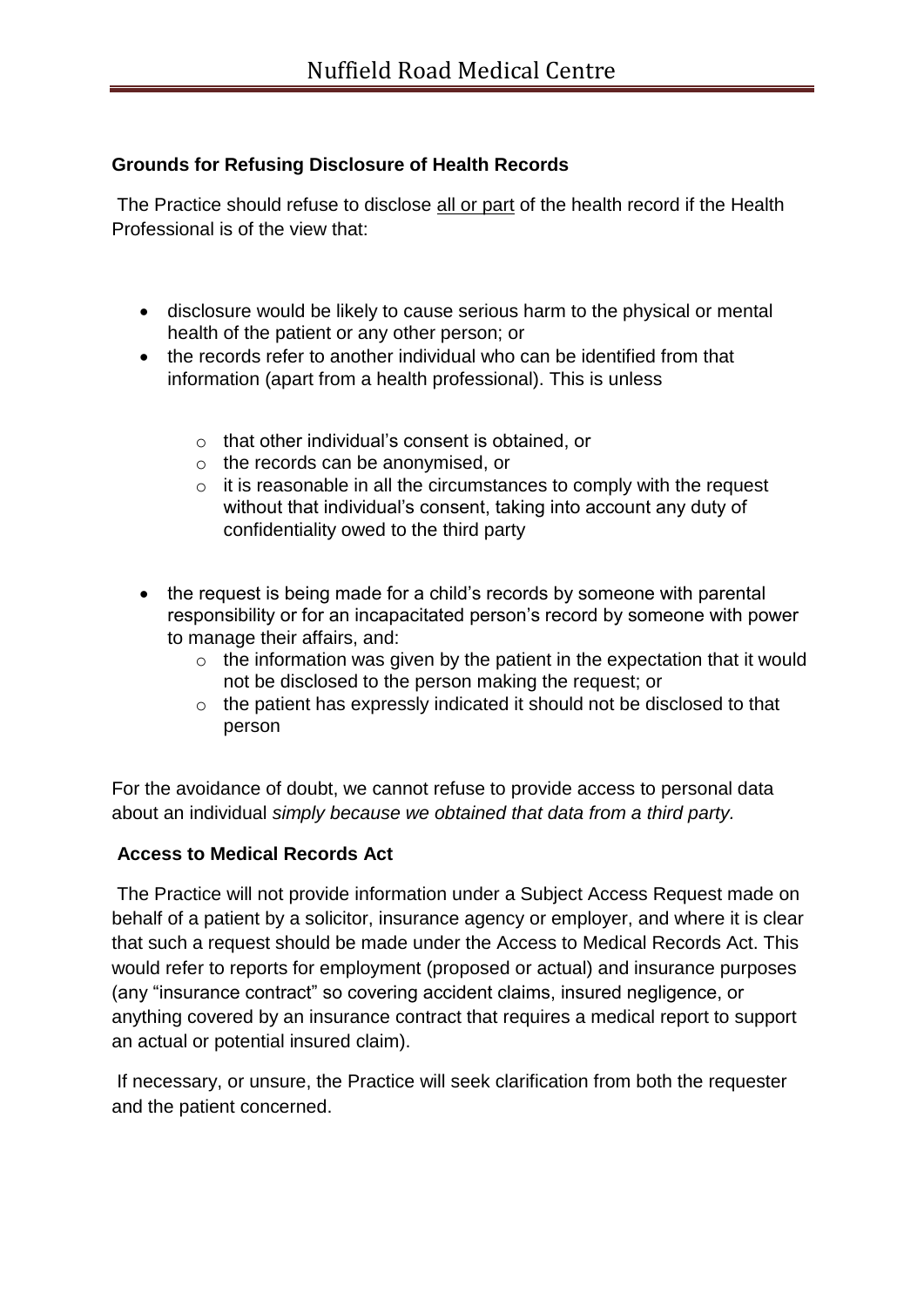#### **Informing of the decision not to disclose**

If a decision is taken that the record should not be disclosed, a letter must be sent by recorded delivery to the patient or their representative stating the grounds for refusing disclosure.

The letter must inform the patient or representative without undue delay and within one month of receipt of the request, and will state:

- the reasons you are not taking action;
- their right to make a complaint to the Practice;
- their right to make a complaint to the ICO or another supervisory authority; and
- their ability to seek to enforce this right through a judicial remedy.

The Practice should also provide this information where a request for a reasonable fee is made, or additional information to identify the individual is required.

#### **Disclosure of the Record**

Information must be provided without delay and at the latest within one month. This is calculated from the day *after* the request is received, which will be day 1, even if this is a non-working day.

The period for responding to the request begins at receipt of the request, or:

- When the Practice receives any additional information required to confirm the identity of the requester
- When the Practice receives any additional information requested (and required) to clarify the request

In addition to the information requested, the Practice Privacy Notice will also be provided to the individual.

When the information is provided by the Practice, this is for personal use only. The security and confidentiality of the records becomes the responsibility of the requestor and the Practice cannot be held responsible for any onward transmission or distribution.

If a request is made verbally, for example within a GP consultation, then the GP can – if appropriate and possible within the consultation and, no additional ID verification is required – provide the requested information immediately. Verbal Subject Access Requests should be recorded on the Subject Access Request Register.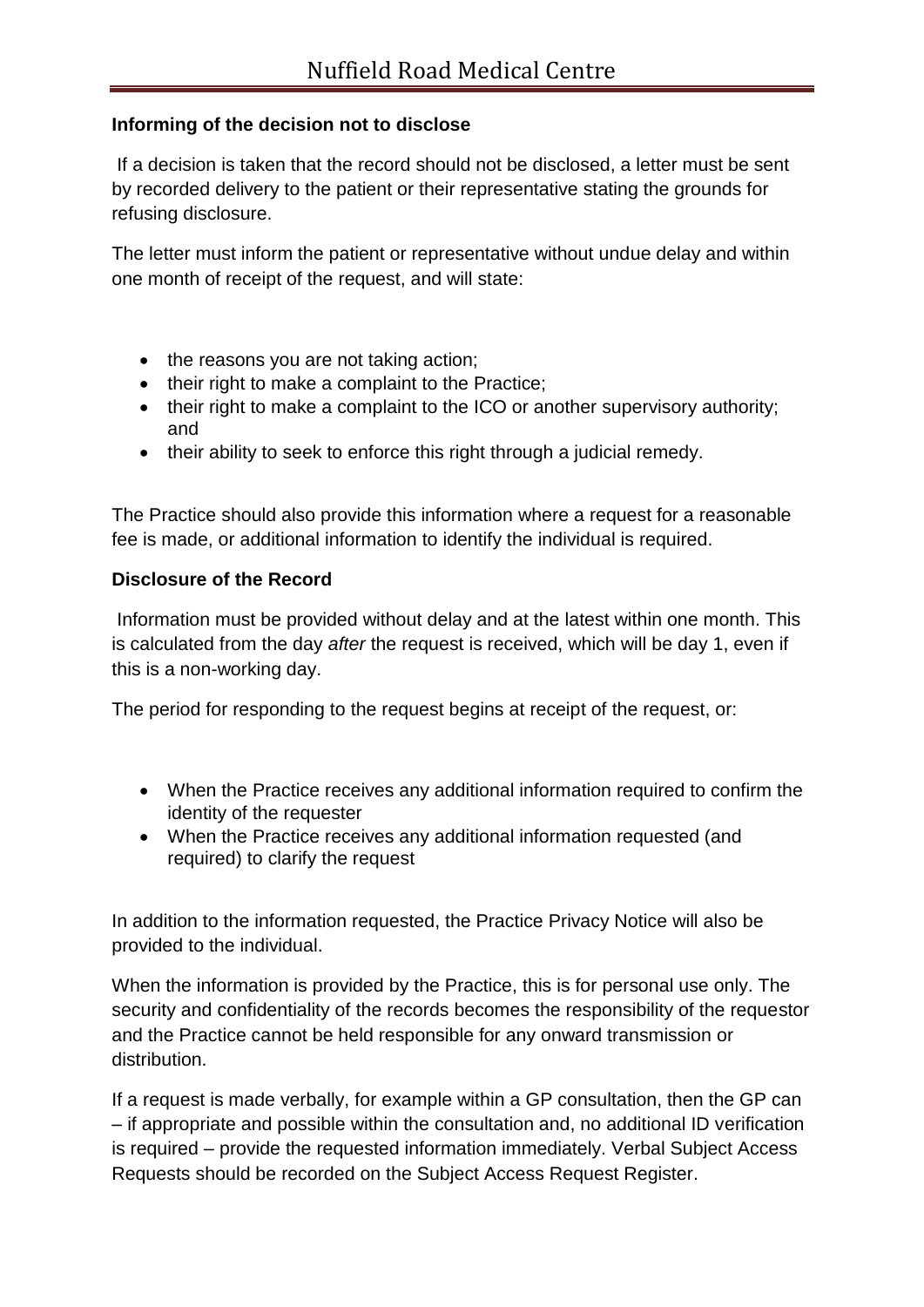The Practice will be able to extend the period of compliance by a further two months where requests are complex or numerous. If this is the case, the Practice must inform the individual within one month of the receipt of the request and explain why the extension is necessary.

Once the appropriate documentation has been received and disclosure approved, the copy of the health record may be sent to, or given to, the patient or their representative.

If the information requested is handed directly to the patient, then verifiable identification must be confirmed at the time of collection.

It should be assumed that if an individual makes a request electronically (i.e. by email), the Practice should provide the information in a commonly used electronic format (e.g. as .**pdf** or .doc) and provide it to the requester by email.

If sending the information via email, the Practice will

- Check that the individual wishes to receive the information via email.
- Check the email address, and send an email to the address requesting confirmation of receipt, in order to verify the address.
- If in doubt about the recipient email address, the practice will not send the information via email.
- Test that the individual can receive, and access, a test email and attachment via NHSmail's [Secure] encryption service. The individual will need to register to access the information via Trend Micro upon receipt.
- Usually send the information via a secure email from NHSmail, using [Secure] at the start of the subject line, and request the receiver acknowledges receipt.
- Depending on the volume of data to be sent, the information may need to be split across multiple [Secure] emails, due to the maximum attachment files size. The individual should be made aware of this where this is the case.

## **Confidential information will not be sent by email unless:**

- the email address of the recipient is absolutely verified, and
- the information is sent *securely*
- policy stipulations (unless the patient clearly expresses a preference to receive unencrypted information in this way)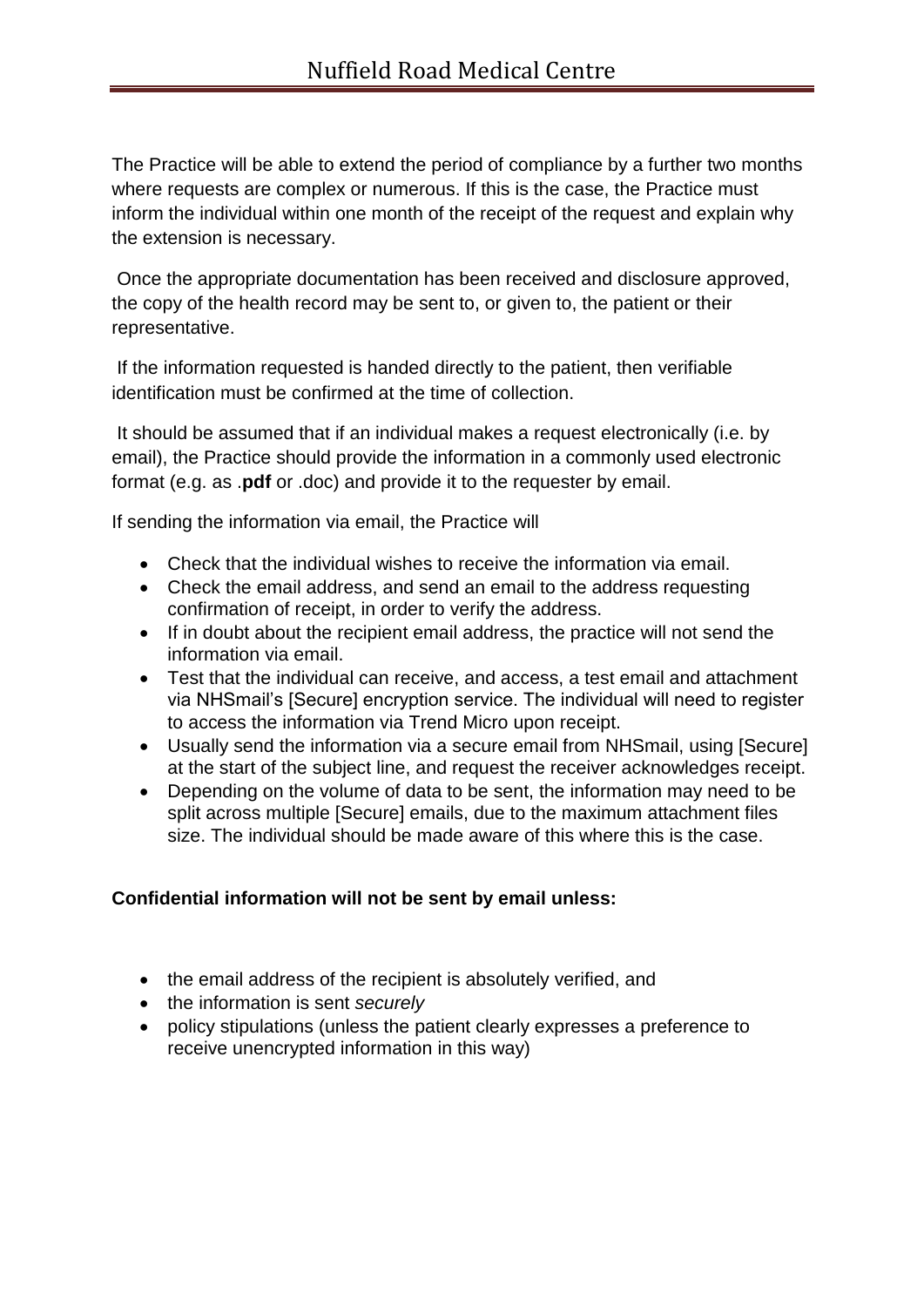#### **If sent by post:**

- the record should be sent to a named individual
- by recorded delivery
- marked "private and confidential"
- "for addressee only"
- and the Practice details should be written on the reverse of the envelope.

#### **Confidential medical records should not be sent by fax unless there is absolutely no alternative:**

• If a fax must be sent, it should include the minimum information and names should be removed and telephoned through separately.

All staff should be aware that safe haven procedures apply to the sending of confidential information by fax, for whatever reason. That is, the intended recipient must be alerted to the fact that confidential information is being sent. The recipient then makes a return telephone call to confirm safe and complete receipt. A suitable disclaimer, advising any unintentional recipient to contact the sender and to either send back or destroy the document, must accompany all such faxes.

A suitable disclaimer would be:

*"Warning: The information in this fax is confidential and may be subject to legal professional privilege. It is intended solely for the attention and use of the named addressee(s). If you are not the intended recipient, please notify the sender immediately. Unless you are the intended recipient or his/her representative you are not authorised to, and must not, read, copy, distribute, use or retain this message or any part of it."*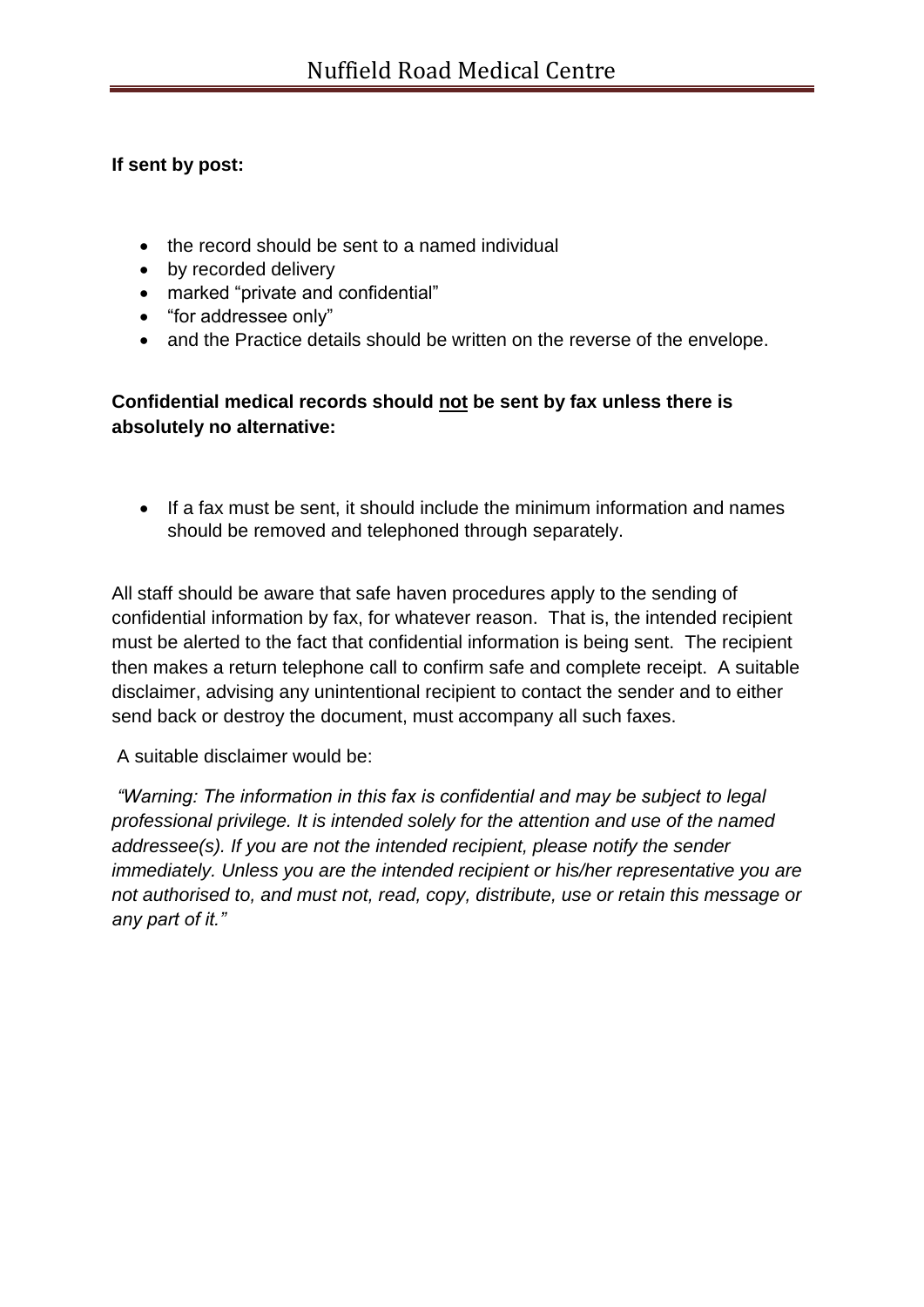# **Recording Subject Access Requests made verbally (face-to-face or by telephone)**

|                                                             | Have you positively identified the patient? YES / NO                                                                                                             |
|-------------------------------------------------------------|------------------------------------------------------------------------------------------------------------------------------------------------------------------|
| Name of patient                                             |                                                                                                                                                                  |
| <b>DOB</b>                                                  |                                                                                                                                                                  |
| <b>NHS Number</b>                                           |                                                                                                                                                                  |
| Date of request                                             |                                                                                                                                                                  |
| Was the request<br>made on behalf of<br>another individual? | YES / NO<br>If Yes – what is the name and contact details of the requester?                                                                                      |
|                                                             | Please make the requester aware that the practice will need to contact<br>them to verify the basis of making a request on behalf of a patient.                   |
| How was request<br>made?                                    | Face-to-face<br>П<br>Telephone<br>□                                                                                                                              |
|                                                             | Does the patient want secure online GP records access? YES / NO                                                                                                  |
|                                                             | Does the patient want a copy of "their entire GP record"? YES / NO                                                                                               |
|                                                             | If not the entire record then what exactly?<br>e.g. records between two dates, records about a medical condition, only<br>hospital letters, etc.                 |
| Details of request                                          |                                                                                                                                                                  |
|                                                             |                                                                                                                                                                  |
| How does patient<br>want the information                    | $\Box$ Email - an up to date secure email address<br>Email address:<br>Printed<br>Online access to my medical record                                             |
| to be provided?                                             | Other – please specify:                                                                                                                                          |
|                                                             | Remind the patient that they might be contacted by the practice for further information, identity<br>verification or clarification about the request, if needed. |
|                                                             | Pass this request on to the Administration Team.                                                                                                                 |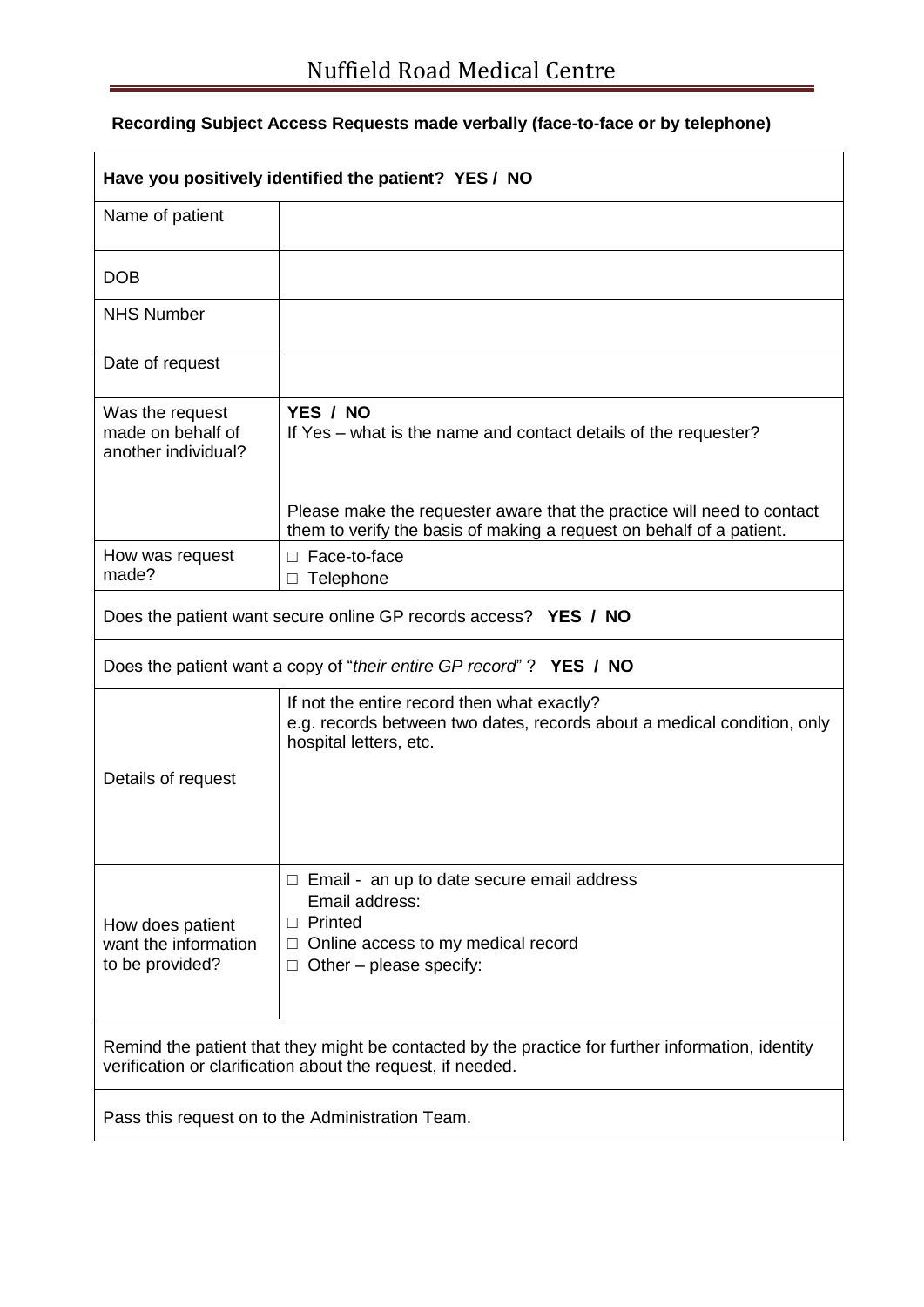## **Subject Access Request form**

L

| Name of patient                                                       |                                                                                                                                                                                                                                                                             |
|-----------------------------------------------------------------------|-----------------------------------------------------------------------------------------------------------------------------------------------------------------------------------------------------------------------------------------------------------------------------|
| Date of Birth                                                         |                                                                                                                                                                                                                                                                             |
| <b>NHS Number</b><br>(if known)                                       |                                                                                                                                                                                                                                                                             |
| Date of request                                                       |                                                                                                                                                                                                                                                                             |
|                                                                       | Do you want secure online access to your full electronic GP record? YES / NO<br>This might easily provide you with all the information you seek, 24hrs a day, as well as the ability to<br>make appointments and request medication. Ask at reception or visit our website. |
|                                                                       | Do you want a copy of your entire GP record? YES / NO                                                                                                                                                                                                                       |
|                                                                       | If not your entire GP record, then please detail exactly what information you<br>would like. For example, between two dates, or relating to a particular medical<br>condition, or hospital letters only.                                                                    |
| Details of request                                                    |                                                                                                                                                                                                                                                                             |
| How would you like the<br>information to be<br>provided, if possible? | Please indicate your preferred option:<br>$\Box$ Email – please supply an up to date secure email address<br>Email address:<br>$\Box$ Printed<br>Online access to my medical record<br>$\Box$ Other – please specify:                                                       |
|                                                                       | Please note, it may not always be possible to supply the information in your<br>preferred format.                                                                                                                                                                           |